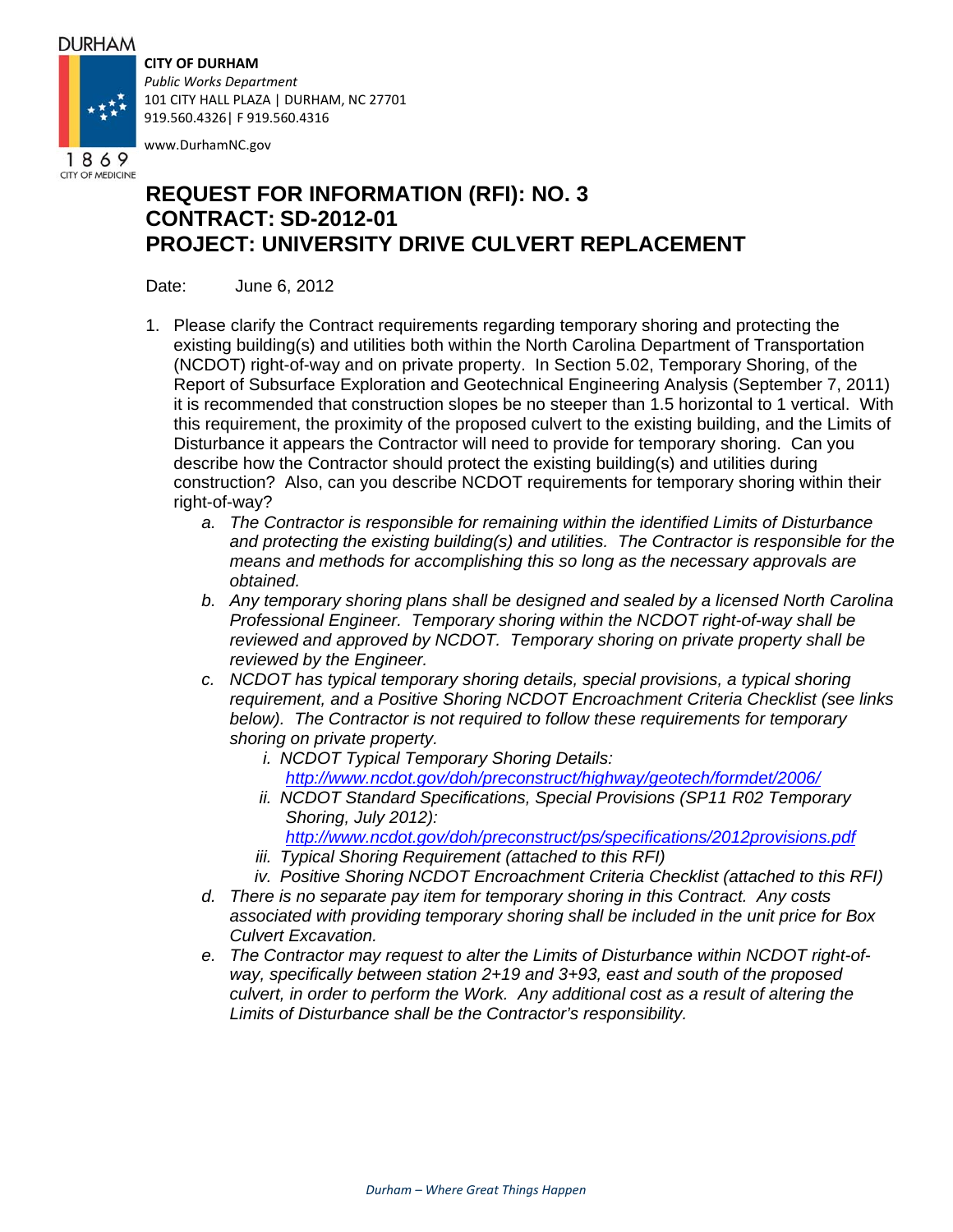Informational for file 9063 -

Central Raleigh Encroachments Engineering Section's typical shoring requirement:

The excavation shall be outside the theoretical 1:1 slope from the edge of pavement to the bottom of the nearest excavation wall. When this is not possible, excavations inside the theoretical 1:1 slope from the existing edge of pavement to the bottom of the nearest excavation wall shall be made in accordance with the following conditions:

- **a)** Positive excavation shoring, such as sheet piling, shall be installed. The design of the shoring shall include the effects of traffic loads. The shoring system shall be designed and sealed by a licensed North Carolina Professional Engineer. Shoring plans and design calculations shall be submitted to the Division Engineer for review and approval prior to construction. **Trench boxes shall not be accepted as positive shoring.**
- b) The trench backfill material shall meet the Statewide Borrow Criteria. The trench shall be backfilled in accordance with Section 300-7 of the 2012 *NCDOT Standard Specifications for Roads and Structures*, which basically requires the backfill material to be placed in layers not to exceed 6 inches loose and compacted to at least 95% of the density obtained by compacting a sample in accordance with AASHTO T99 as modified by NCDOT.
- c) A qualified NCDOT inspector should be on the site at all times during construction. The encroaching party shall reimburse NCDOT for the cost of providing the inspector. If NCDOT cannot supply an inspector, the encroaching party (not the utility contractor) shall make arrangements to have a qualified inspector, under the supervision of a licensed North Carolina Professional Engineer, on the site at all times. The Professional Engineer shall certify that the utility was installed in accordance with the encroachment agreement and that the backfill material meets the Statewide Borrow Criteria.
- d) All trench excavation inside the limits of the theoretical one-to-one slope, as defined by the policy, shall be completely backfilled and compacted at the end of each construction day. No portion of the trench may be left open overnight.
- e) An appropriate performance bond should be posted for a period of two (2) to five (5) years to cover any long term pavement repairs which may be required as a result of the installation.

Note: The slope of 1:1 is adjustable depending on site specific conditions and installation process.

VMoua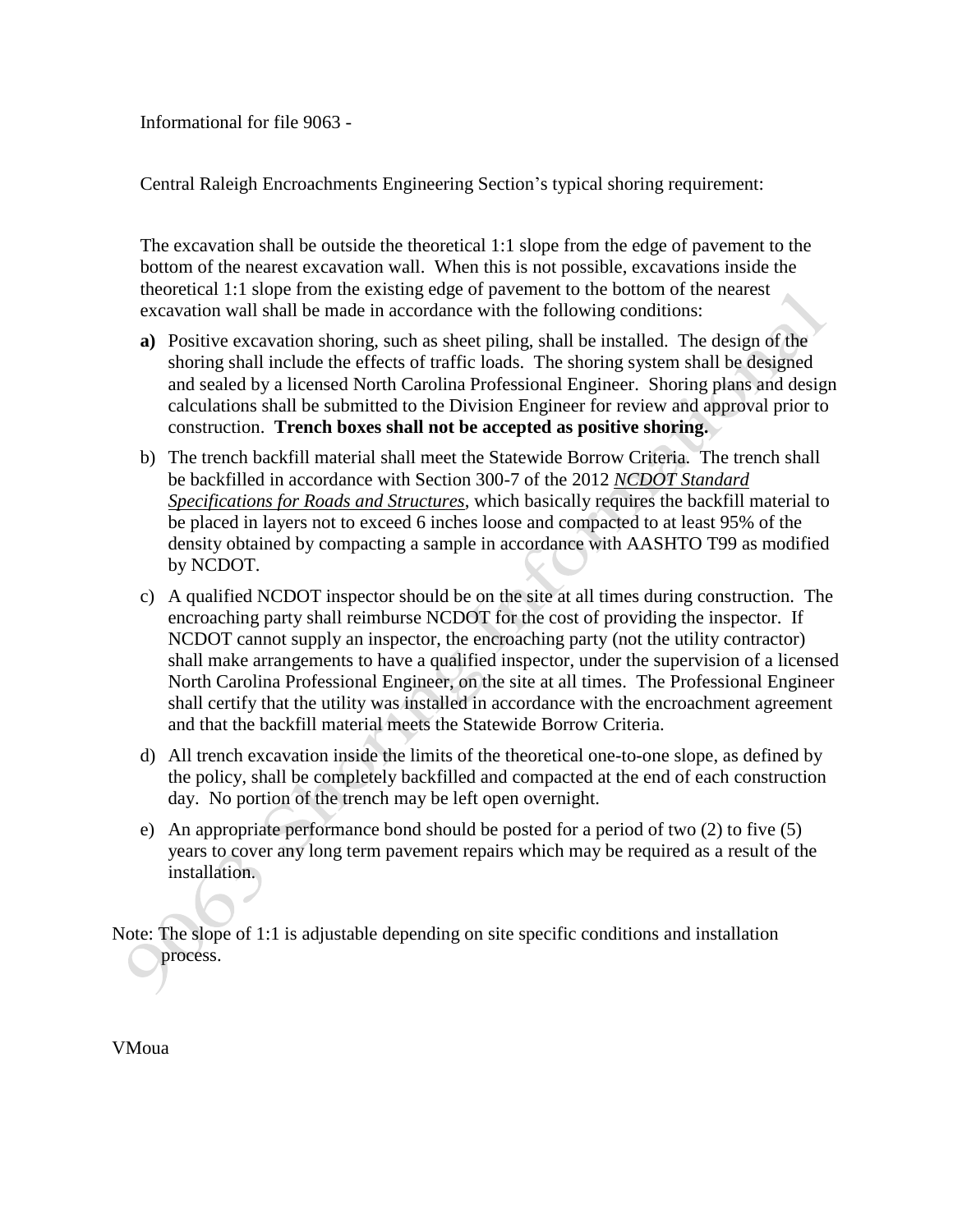# **Encroachment Review PRELIMINARY**

**NCDOT ENCROACHMENT CRITERIA CHECKLIST**

## **Positive Shoring** 11/23/2011



### **Notes:**

### Allow 4-8 weeks minimum processing/review time

This checklist is not all inclusive of the requirements for other agencies. The Applicant shall comply with all applicable local, state, and federal environmental regulations, and shall obtain all necessary local, state, and federal environmental permits associated with this installation.

### **Intent:**

To facilitate and manage the relocation, adjustment, removal, and addition of utilities along NCDOT highways and rights of way while maintaining the integrity of the highways system and ensuring the safety of its users and the public. The goal is to not cause damage to any NCDOT facility or cause settlement of roadways/walkways due to open cut installation along NCDOT state roadways.

| <b>GENERAL</b>                                                                                                                                                 |  |  |  |
|----------------------------------------------------------------------------------------------------------------------------------------------------------------|--|--|--|
| Submit Extra Set of Plans (scaled)                                                                                                                             |  |  |  |
| Be specific on description of encroachment item(s)                                                                                                             |  |  |  |
| If outside the right of way or if it could potentially affect our facility, submit for review, i.e. retaining wall                                             |  |  |  |
| Provide adequate plans for a proper review                                                                                                                     |  |  |  |
| Attach to an existing encroachment agreement                                                                                                                   |  |  |  |
| All excavations shall be backfilled overnight                                                                                                                  |  |  |  |
| NC PE Certifications need to apply to the protection of the roadway facilities. Disclaimers that limit the design to                                           |  |  |  |
| only the protection of workers are not acceptable.                                                                                                             |  |  |  |
| <b>REPORTS</b>                                                                                                                                                 |  |  |  |
| Name of Project, Preparer Information/Contact, Owner Information provided                                                                                      |  |  |  |
| Cover sheet NC PE certified and bear the name, address and license number of the licensee's firm                                                               |  |  |  |
| NC PE certification and required notation per 21 NCAC 56.1106 required for all standard design plans used                                                      |  |  |  |
| Procedure for progression, dewatering, and stabilization of the installation process                                                                           |  |  |  |
| Address the modified procedure for any utility crossings<br>Explain shoring stability at the bottom of the excavation, i.e. depth of penetration, walers, etc. |  |  |  |
| Address any annular space remaining from removal of the structure and impacts to surrounding soil                                                              |  |  |  |
| Explain procedure if structure fails, e.g. how to stabilize and repair (use independent Geotech Engineer)                                                      |  |  |  |
| Timeline for installation cycle                                                                                                                                |  |  |  |
| Groundwater determination/evaluation/procedure                                                                                                                 |  |  |  |
| Provisions/Modifications if encounter rock                                                                                                                     |  |  |  |
| Backfilling Procedure/Type of backfill                                                                                                                         |  |  |  |
| Procedure for stabilization of the unsupported ends of excavation                                                                                              |  |  |  |
| Site specific geotechnical data certified by a NC Professional Engineer, e.g. in vicinity of the excavations                                                   |  |  |  |
| Note: NCDOT may waive this requirement depending on the amount of risk associated with construction activity.                                                  |  |  |  |
| Borings showing depths, soil changes, groundwater                                                                                                              |  |  |  |
| Explain shoring stability at the bottom of the excavation, i.e. depth of penetration, walers, etc.                                                             |  |  |  |
| <b>Calculations:</b>                                                                                                                                           |  |  |  |
| Full set of calculations for proposed new structure, NC PE Certification per sheet                                                                             |  |  |  |
| Calculation basis shall be provided, i.e. LRFD, ASD, ACI, AISC, etc.                                                                                           |  |  |  |
| The surcharge shall be at least 250psf with traffic unless the loading provided can be justified, but any                                                      |  |  |  |
| loading should be verified with site specific conditions. No equipment adjacent to shoring.                                                                    |  |  |  |
| unless information and calculations are provided that include those loads                                                                                      |  |  |  |
| Any maximum deflection shall be calculated and shown. Show soil stabilization if deflection is over 1.0".                                                      |  |  |  |
| <b>PLANS</b>                                                                                                                                                   |  |  |  |
| General:                                                                                                                                                       |  |  |  |
| <b>See General Checklist</b>                                                                                                                                   |  |  |  |
| <b>Location/Vicinity Map:</b>                                                                                                                                  |  |  |  |
|                                                                                                                                                                |  |  |  |

See General Checklist